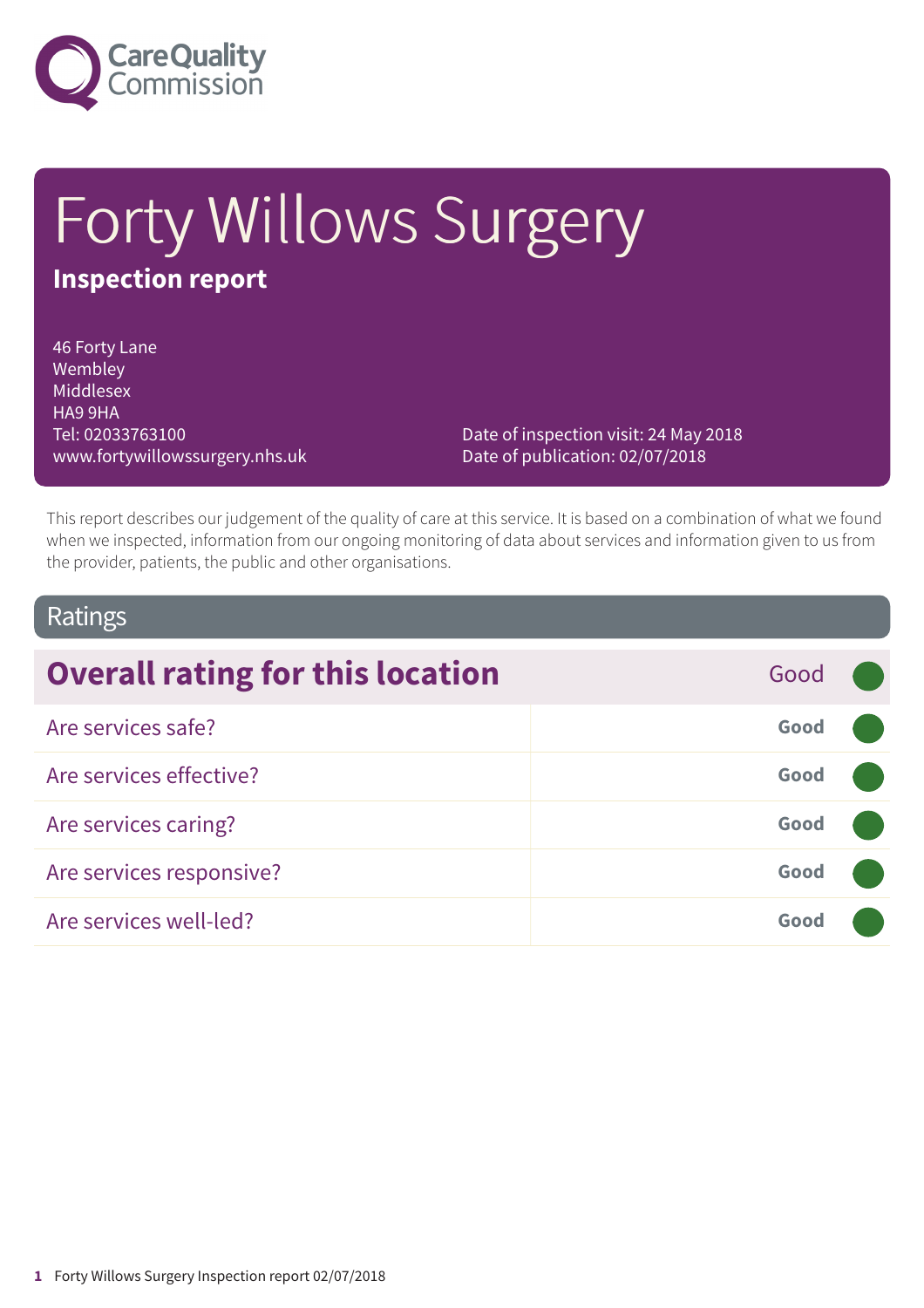# Overall summary

### **This practice is rated as Good overall.**

The key questions are rated as:

Are services safe? - Good

Are services effective? - Good

Are services caring? - Good

Are services responsive? - Good

Are services well-led? - Good

We carried out a previous focused inspection on 14 February 2018 to follow-up on a warning notice the Care Quality Commission served following an announced comprehensive inspection on 28 September 2017, when the provider was rated as inadequate for providing safe services.

The previous reports from the September 2017 and February 2018 inspections can be found by selecting the 'all reports' link for Forty Willows Surgery on our website at .

We carried out an announced comprehensive inspection at Forty Willows Surgery on 24 May 2018, to follow up on breaches of regulations. We carried out this inspection under Section 60 of the Health and Social Care Act 2008 as part of our regulatory functions.

At this inspection we found:

- The practice had made significant improvements since our previous inspection in September 2017.
- The practice had clear systems to manage risk so that safety incidents were less likely to happen. When incidents did happen, the practice learned from them and improved their processes.
- The practice routinely reviewed the effectiveness and appropriateness of the care it provided. It ensured that care and treatment was delivered according to evidence- based guidelines.
- Staff involved and treated patients with compassion, kindness, dignity and respect.
- Patients found the appointment system easy to use and reported that they were able to access care when they needed it.
- Information about services and how to complain was available. Improvements were made to the quality of care as a result of complaints and concerns.
- There was a strong focus on continuous learning and improvement at all levels of the organisation.
- The practice was aware of and complied with the requirements of the Duty of Candour.
- There was a clear leadership structure and staff felt supported by management. The practice proactively sought feedback from staff and patients, which it acted on.
- The practice demonstrated improvement in governance arrangements.

The areas where the provider **should** make improvements are:

- Ensure all staff have received formal sepsis awareness training.
- Review the system in place to promote the benefits of breast cancer national screening in order to increase patient uptake.
- Consider staff feedback regarding non-clinical staffing levels.

**Professor Steve Field** CBE FRCP FFPH FRCGP Chief Inspector of General Practice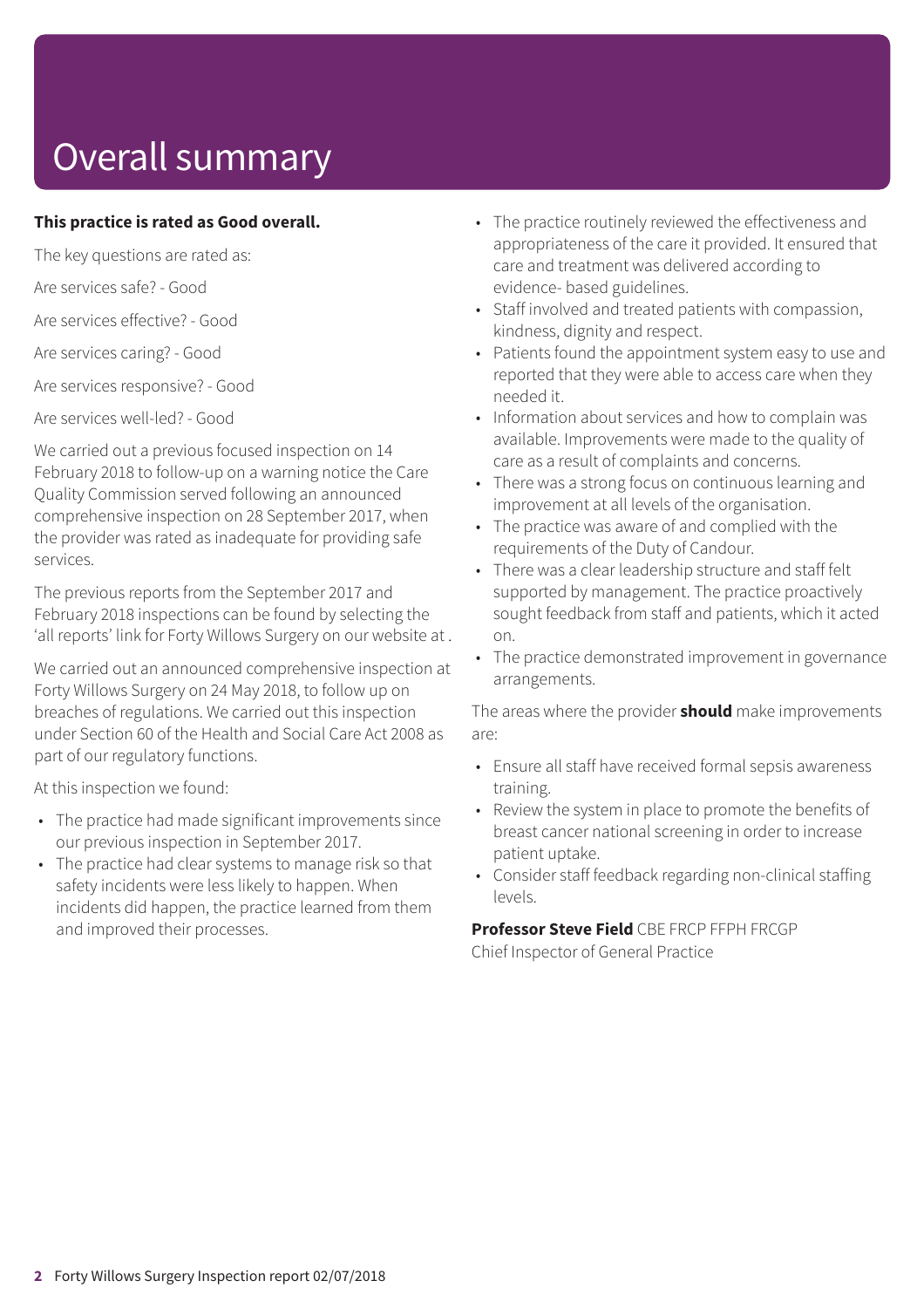## Population group ratings

| <b>Older people</b>                                                        | Good |  |
|----------------------------------------------------------------------------|------|--|
| <b>People with long-term conditions</b>                                    | Good |  |
| <b>Families, children and young people</b>                                 | Good |  |
| Working age people (including those recently retired and<br>students)      | Good |  |
| People whose circumstances may make them vulnerable                        | Good |  |
| People experiencing poor mental health (including people<br>with dementia) | Good |  |

## Our inspection team

Our inspection team was led by a CQC lead inspector**.** The team included a GP specialist adviser and a member of the CQC strategy and intelligence team.

## Background to Forty Willows Surgery

- Forty Willows Surgery is a GP practice located in Wembley in North West London and is part of the Brent Clinical Commissioning Group (CCG). The practice is located in converted premises with car parking for patients and staff.
- The practice is a part of K&W Healthcare network (a GP-led organisation made up of 28 GP practices in the Brent CCG) working together to improve the care provided to patients, reducing health inequalities and raising the quality and standards of GP practices.
- Services are provided from: 46 Forty Lane, Wembley, London, HA9 9HA.
- Online services can be accessed from the practice website: .
- Out of hours (OOH) service is provided by Care UK.
- There are three GP partners, a salaried GP and three trainee GPs at the practice. Two GPs are male and five female, who work a total of 25 sessions per week. The practice employs a practice nurse, a health care assistant and a clinical pharmacist. The practice have not had a permanent practice manager in post since April 2018. The practice has advertised to recruit a permanent practice manager and a senior receptionist. The practice has implemented control measures to mitigate the loss of the staff and one of

the project managers from K&W Healthcare network is performing duties of an interim practice manager. The interim practice manager is supported by a team of administrative and reception staff.

- This is a training practice, where a doctor who is training to be qualified as a GP has access to a senior GP throughout the day for support. We received positive feedback from the trainee GP and two medical students we spoke with.
- The practice provides primary medical services through a General Medical Services (GMS) contract to approximately 6,660 patients in the local area (GMS is one of the three contracting routes that have been made available to enable commissioning of primary medical services).
- The practice population of patients aged between 5 to 14 and 25 to 54 years old is higher than the national average and there is lower number of patients aged above 60 years old compared to national average.
- Ethnicity based on demographics collected in the 2011 census shows the patient population is ethnically diverse and 68% of the population is composed of patients with an Asian, Black, mixed or other non-white background.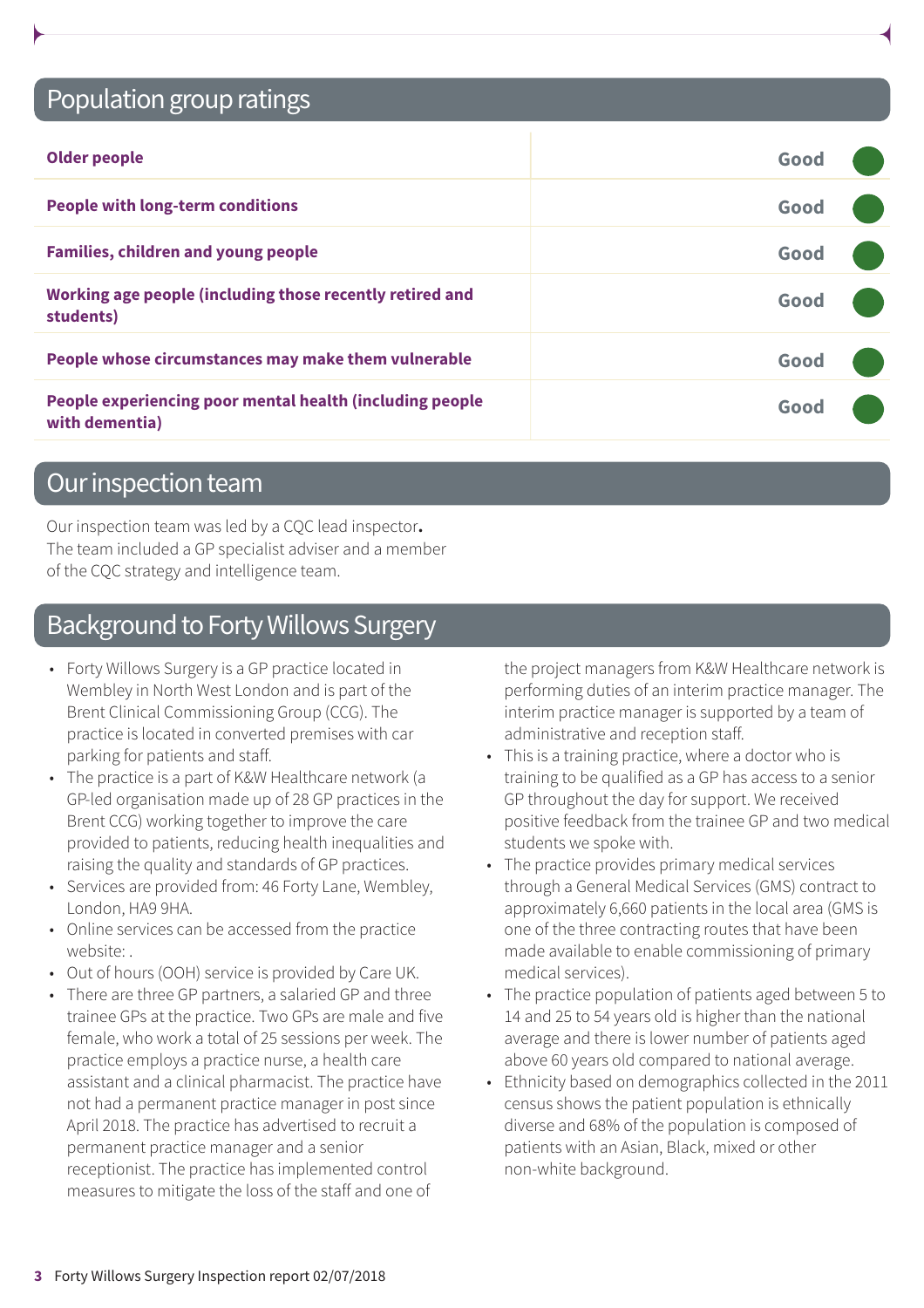- $\blacktriangleright$
- The service is registered with the Care Quality Commission to provide the regulated activities of diagnostic and screening procedures, treatment of disease, disorder and injury, surgical procedures, family planning and maternity and midwifery services.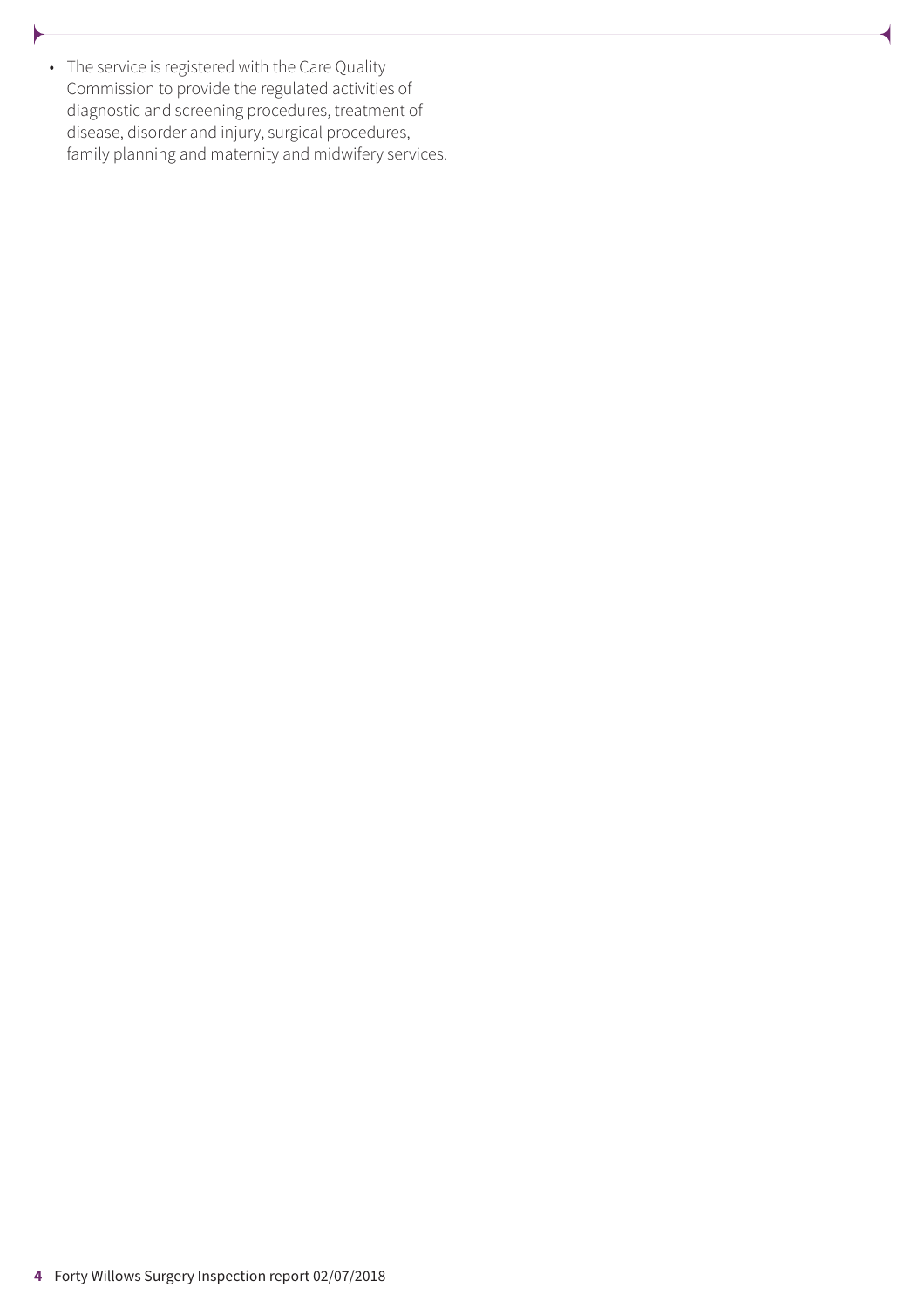# Are services safe?

### **We rated the practice as good for providing safe services.**

When we inspected the practice in September 2017, we rated provision of safe services as inadequate. We issued a warning notice for safe care and treatment as the arrangements in respect of being a safe service were in breach of regulation. Specifically, we found:

- The practice was unable to demonstrate their monitoring of medicines reviews for patients with long term conditions was always effective.
- The practice was unable to demonstrate that they always followed national guidance on management and security of blank prescription forms.
- The practice was unable to demonstrate that they had adequate health and safety related risk assessments and processes were in place to ensure the safety of the premises and patients.
- The practice was unable to demonstrate that they had undertaken appropriate recruitment checks prior to employment.

We carried out a warning notice follow up focused inspection in February 2018. During this inspection, the provider had demonstrated significant improvements in all areas highlighted in the warning notice.

At this inspection in May 2018, we noted significant improvements had been made.

### **Safety systems and processes**

The practice had clear systems to keep people safe and safeguarded from abuse.

• The practice had appropriate systems to safeguard children and vulnerable adults from abuse. All staff received up-to-date safeguarding and safety training appropriate to their role. They knew how to identify and report concerns. Reports and learning from safeguarding incidents were available to staff. Staff who acted as chaperones were trained for their role and had received a DBS check. (DBS checks identify whether a person has a criminal record or is on an official list of people barred from working in roles where they may have contact with children or adults who may be vulnerable.)

- Staff took steps, including working with other agencies, to protect patients from abuse, neglect, harassment, discrimination and breaches of their dignity and respect.
- The practice carried out appropriate staff checks at the time of recruitment and on an ongoing basis.
- There was an effective system to manage infection prevention and control.
- The practice had arrangements to ensure that facilities and equipment were safe and in good working order.
- Arrangements for managing waste and clinical specimens kept people safe.

### **Risks to patients**

There were adequate systems to assess, monitor and manage risks to patient safety.

- Arrangements were in place for planning and monitoring the number and mix of staff needed to meet patients' needs, including planning for holidays, sickness, busy periods and epidemics.
- There was an effective induction system for temporary staff tailored to their role.
- The practice was equipped to deal with medical emergencies and staff were suitably trained in emergency procedures.
- Staff understood their responsibilities to manage emergencies on the premises and to recognise those in need of urgent medical attention. Clinicians knew how to identify and manage patients with severe infections including sepsis. Most non-clinical staff we spoke with were not sure how to identify symptoms of sepsis in an acutely unwell patient. Staff had not completed formal sepsis awareness training.
- When there were changes to services or staff the practice assessed and monitored the impact on safety.

### **Information to deliver safe care and treatment**

Staff had the information they needed to deliver safe care and treatment to patients.

- The care records we saw showed that information needed to deliver safe care and treatment was available to staff. There was a documented approach to managing test results.
- The practice had systems for sharing information with staff and other agencies to enable them to deliver safe care and treatment.
- Clinicians made timely referrals in line with protocols.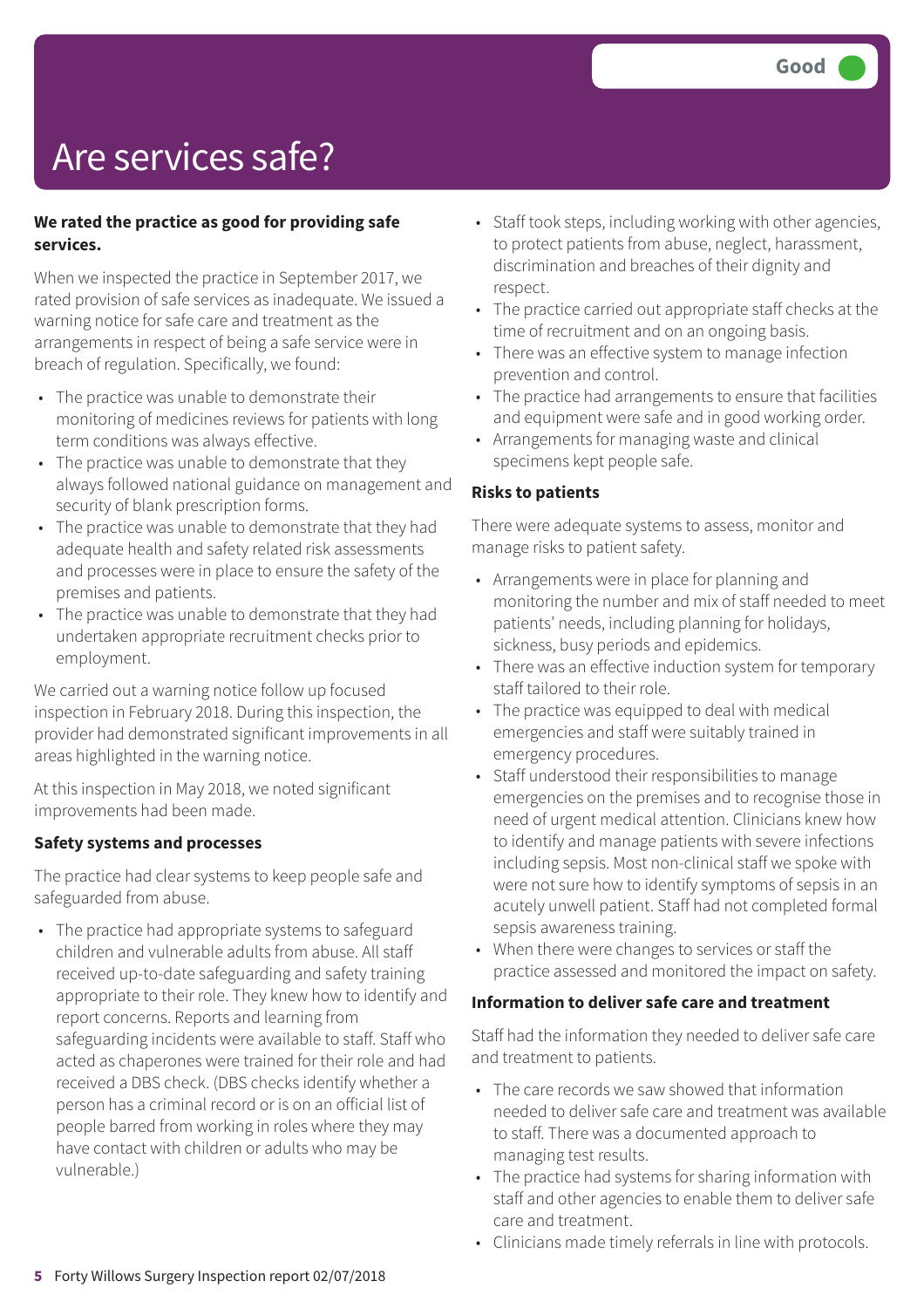# Are services safe?

### **Appropriate and safe use of medicines**

The practice had reliable systems for appropriate and safe handling of medicines.

- The systems for managing and storing medicines, including vaccines, medical gases, emergency medicines and equipment, minimised risks.
- Blank prescription forms for use in printers and handwritten pads were handled in accordance with national guidance as these were securely stored and there were systems in place to monitor their use.
- There were processes for handling repeat prescriptions which included the review of high risk medicines. However, we noted the practice was processing requests for repeat prescriptions within 72 hours instead of within 48 hours.
- Staff prescribed, administered or supplied medicines to patients and gave advice on medicines in line with current national guidance. The practice had reviewed its antibiotic prescribing and taken action to support good antimicrobial stewardship in line with local and national guidance.
- Patients' health was monitored in relation to the use of medicines and followed up on appropriately. Patients were involved in regular reviews of their medicines.

The practice had reviewed patients' records and invited patients for medicine reviews. The practice had addressed concerns raised during the previous inspection in September 2017. The practice informed us that medicine reviews data was not reliable because they had identified a coding issue, and staff were not ticking the correct box when completing the medicine reviews. The practice had revised their guidelines and reminded all staff to follow protocol correctly.

• Recent data demonstrated the considerable improvements and medicines reviews for patients with long term conditions (including diabetes, asthma, chronic obstructive pulmonary disease, dementia and chronic heart disease) had increased from 55% to 84% compared to the previous inspection in September 2017.

- Medicine reviews for patients with chronic heart disease were 87%. This was a 78% increase from the previous inspection.
- Medicine reviews for patients with diabetes were 82%. This was a 62% increase from the previous inspection.
- Medicine reviews for patients with dementia were 94%. This was a 27% increase from the previous inspection.
- We saw repeat medicines reviews had increased from 19% to 74% of patients on less than four repeat medicines.
- We saw repeat medicines reviews had increased from 54% to 83% of patients on four or more repeat medicines.

### **Track record on safety**

The practice had a good track record on safety.

- There were comprehensive risk assessments in relation to safety issues.
- The practice monitored and reviewed activity. This helped it to understand risks and gave a clear, accurate and current picture of safety that led to safety improvements.

### **Lessons learned and improvements made**

The practice learned and made/make improvements when things went wrong.

- Staff understood their duty to raise concerns and report incidents and near misses. Leaders and managers supported them when they did so.
- There were adequate systems for reviewing and investigating when things went wrong. The practice learned and shared lessons, identified themes and took action to improve safety in the practice.
- The practice acted on and learned from external safety events as well as patient and medicine safety alerts.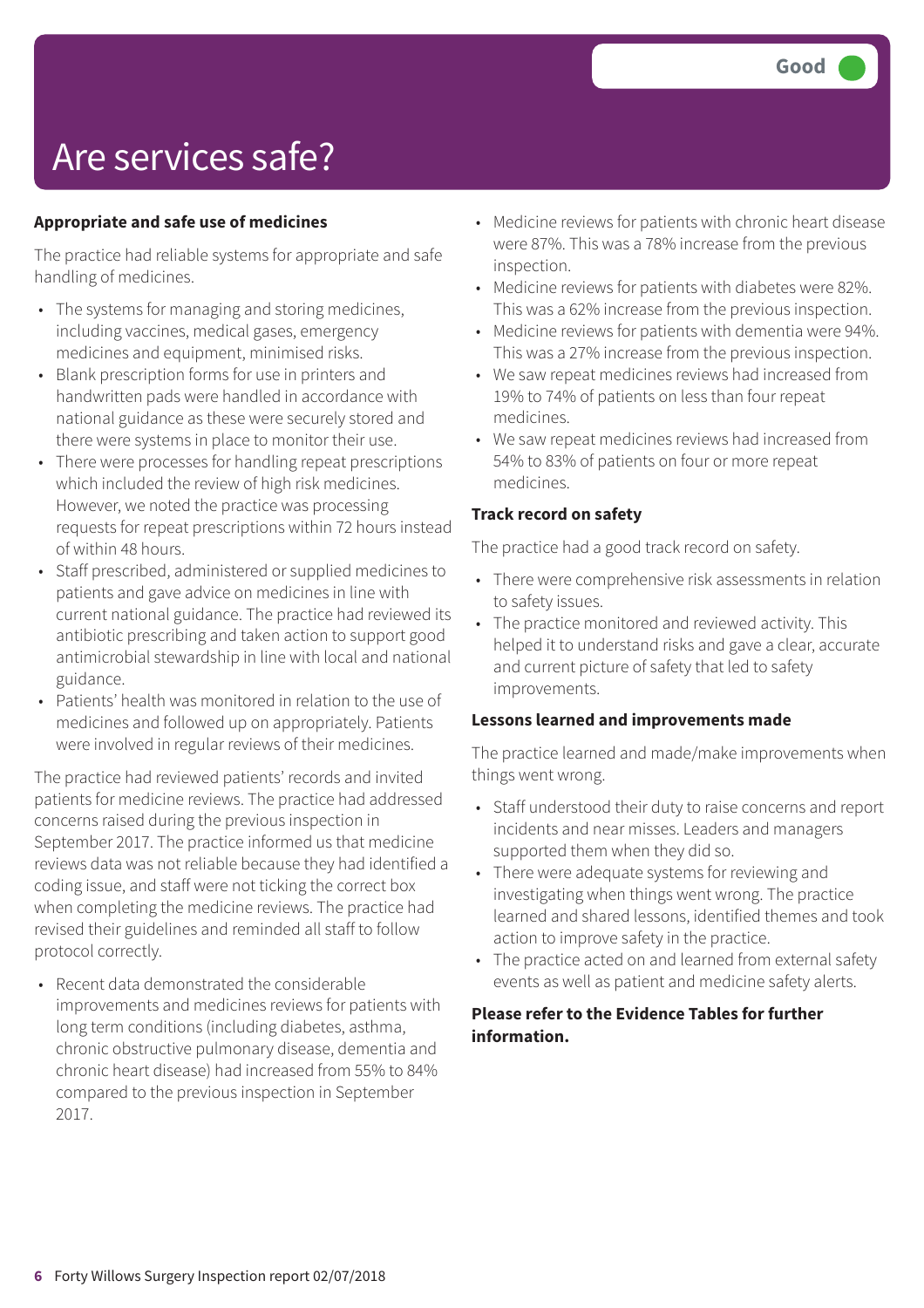### **We rated the practice and all of the population groups as good for providing effective services.**

When we inspected the practice in September 2017, we rated provision of effective services as requires improvement. Specifically, we found:

• The practice was unable to demonstrate that all staff had received an annual appraisal in a timely manner and completed training relevant to their role.

At this inspection in May 2018, we noted improvements had been made.

*(Please note: Any Quality Outcomes(QOF) data relatesto 2016/17.* QOF is a system intended to improve the quality of general practice and reward good practice.*)*

### **Effective needs assessment, care and treatment**

The practice had systems to keep clinicians up to date with current evidence-based practice. We saw that clinicians assessed/did not assess needs and delivered care and treatment in line with current legislation, standards and guidance supported by clear clinical pathways and protocols.

- Patients' immediate and ongoing needs were fully assessed. This included their clinical needs and their mental and physical wellbeing.
- We saw no evidence of discrimination when making care and treatment decisions.
- Staff used appropriate tools to assess the level of pain in patients.
- Staff advised patients what to do if their condition got worse and where to seek further help and support.

### Older people:

- Older patients who are frail or may be vulnerable received a full assessment of their physical, mental and social needs. The practice used an appropriate tool to identify patients aged 65 and over who were living with moderate or severe frailty. Those identified as being frail had a clinical review including a review of medication.
- Patients aged over 75 were invited for a health check. If necessary they were referred to other services such as voluntary services and supported by an appropriate care plan. Over a 12 month period the practice had offered all patients a health check.
- The practice followed up on older patients discharged from the hospital. It ensured that their care plans and prescriptions were updated to reflect any extra or changed needs.
- Staff had appropriate knowledge of treating older people including their psychological, mental and communication needs.

People with long-term conditions:

- Patients with long-term conditions had a structured annual review to check their health and medicines needs were being met. For patients with the most complex needs, the GP worked with other health and care professionals to deliver a coordinated package of care.
- Staff who were responsible for reviews of patients with long term conditions had received specific training.
- GPs followed up patients who had received treatment in the hospital or through out of hours services.
- The practice had arrangements for adults with newly diagnosed cardiovascular disease including the offer of high-intensity statins for secondary prevention, people with suspected hypertension were offered ambulatory blood pressure monitoring and patients with atrial fibrillation were assessed for stroke risk and treated as appropriate.
- The practice was able to demonstrate how they identified patients with commonly undiagnosed conditions, for example diabetes, chronic obstructive pulmonary disease (COPD), atrial fibrillation and hypertension.

Families, children and young people:

- Childhood immunisations were carried out in line with the national childhood vaccination programme. Uptake rates for the vaccines given were in line with the target percentage of 90% for one out of four immunisations measured (in 2016/17) for children under two years of age. On the day of the inspection, the practice provided recent data which was ranged from 94% to 99% for the year 2017/18. The practice had an effective recall system in place for child immunisation.
- The practice had arrangements to identify and review the treatment of newly pregnant women on long-term medicines. These patients were provided with advice and post-natal support in accordance with best practice guidance.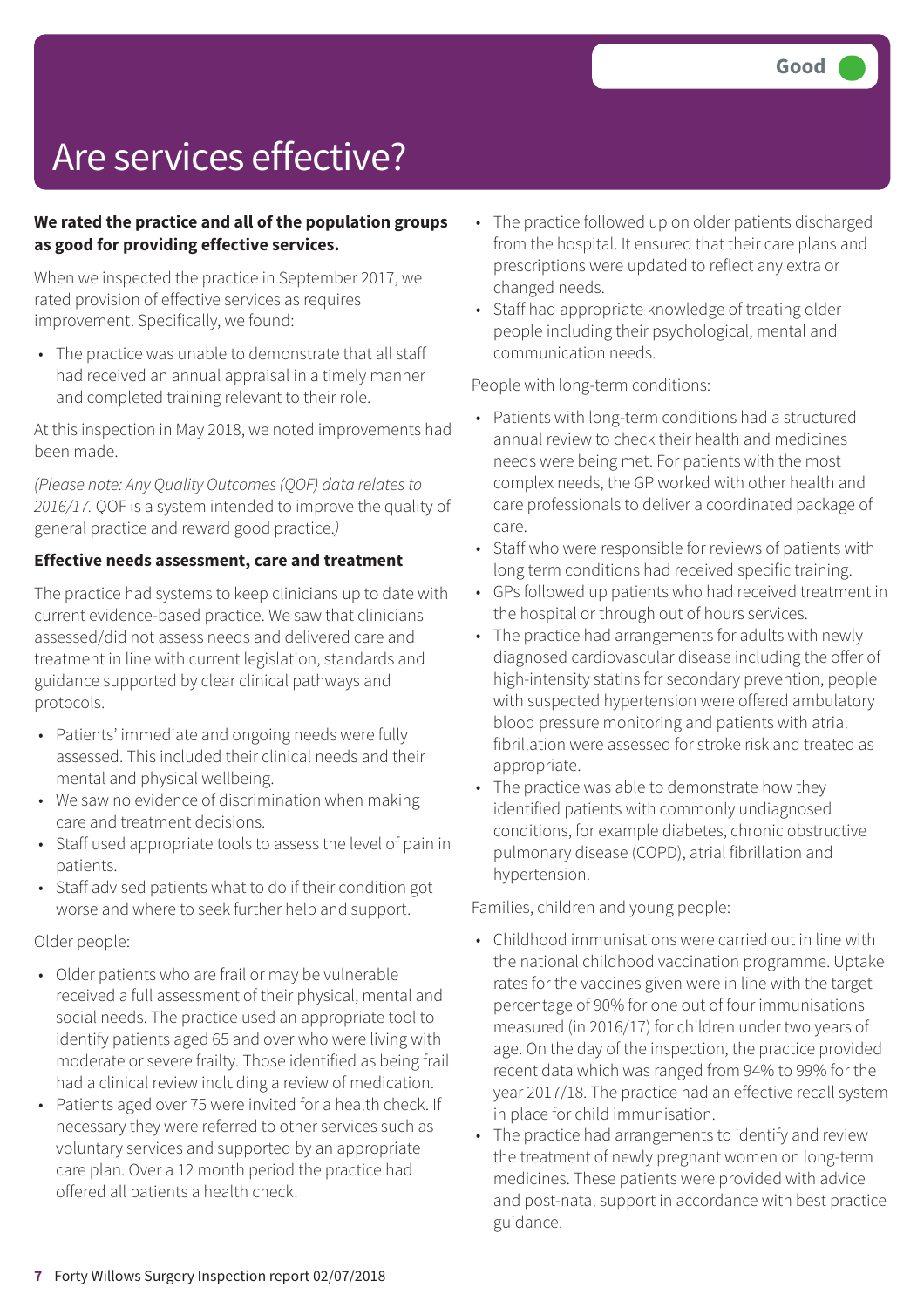• The practice had arrangements for following up failed attendance of children's appointments following an appointment in secondary care or for immunisation.

Working age people (including those recently retired and students):

- The practice's uptake for cervical screening was 66%, which was comparable to the 72% coverage target for the national screening programme.
- The practices' uptake for breast and bowel cancer screening was below the national average. In total 47% of patients eligible had undertaken bowel cancer screening and 59% of patients eligible had been screened for breast cancer, compared to the national averages of 55% and 70% respectively.
- The practice had taken steps to promote the benefits of bowel, breast and cervical screening in order to increase patient uptake. The practice had advertised the relevant information on their website and displayed on the notice boards in the waiting area encouraging patients to take part in the national cancer screening programme. The practice had developed a new patient information leaflet and sending letters in order to increase patient uptake.
- The practice was working in partnership with the local specialist hospital. They had developed a list and proactively contacted eligible patients to promote the benefits of bowel cancer screening in order to increase patient uptake. However, recent data was not available to demonstrate the improvement.
- The practice had systems to inform eligible patients to have the meningitis vaccine, for example before attending university for the first time.
- Patients had access to appropriate health assessments and checks including NHS checks for patients aged 40-74. 45% NHS health checks had been completed for patients aged 40-74. There was appropriate follow-up on the outcome of health assessments and checks where abnormalities or risk factors were identified.

People whose circumstances make them vulnerable:

- End of life care was delivered in a coordinated way which took into account the needs of those whose circumstances may make them vulnerable.
- The practice held a register of patients living in vulnerable circumstances including homeless people, travellers and those with a learning disability.

• The practice had a system for vaccinating patients with an underlying medical condition according to the recommended schedule.

People experiencing poor mental health (including people with dementia):

- The practice assessed and monitored the physical health of people with mental illness, severe mental illness, and personality disorder by providing access to health checks, interventions for physical activity, obesity, diabetes, heart disease, cancer and access to 'stop smoking' services. There was a system for following up patients who failed to attend for administration of long term medication.
- When patients were assessed to be at risk of suicide or self-harm the practice had arrangements in place to help them to remain safe.
- Data from 2016/17 showed performance for dementia face to face reviews was in line with the CCG average and national average. The practice had achieved 79% of the total number of points available, compared to 85% locally and 84% nationally. Exception reporting was 2%, compared to the CCG average of 3% and the national average of 7%.
- 93% of patients diagnosed with schizophrenia, bipolar affective disorder and other psychoses had a comprehensive, agreed care plan documented in the previous 12 months. This was in line with the CCG average (92%) and national average (90%). Exception reporting was 6% compared to the CCG average of 7% and the national average of 13%.
- The practice specifically considered the physical health needs of patients with poor mental health and those living with dementia. For example, 95% of patients experiencing poor mental health had received discussion and advice about alcohol consumption, compared to 93% locally and 91% nationally. Exception reporting was 3% compared to the CCG average of 7% and the national average of 10%.
- Patients at risk of dementia were identified and offered an assessment to detect possible signs of dementia. When dementia was suspected there was an appropriate referral for diagnosis.
- The practice offered annual health checks to patients with a learning disability.

### **Monitoring care and treatment**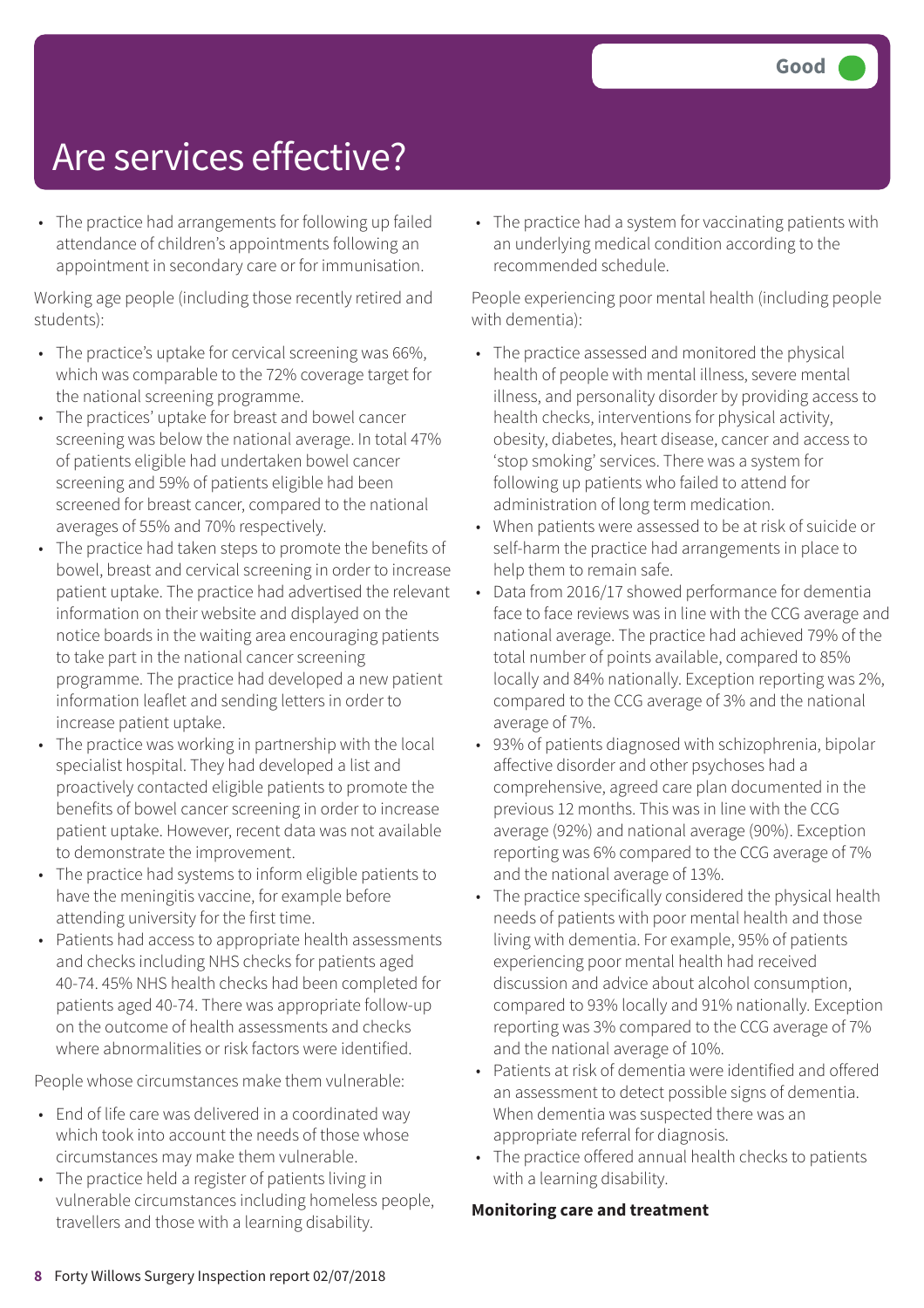The most recent published Quality Outcome Framework (QOF) results for the period 1 April 2016 to 31 March 2017 were 99.7% of the total number of points available compared with the clinical commissioning group (CCG) average of 97% and the national average of 97%. The overall exception reporting rate was 7% compared with a national average of 6%. (QOF is a system intended to improve the quality of general practice and reward good practice. Exception reporting is the removal of patients from QOF calculations where, for example, the patients decline or do not respond to invitations to attend a review of their condition or when a medicine is not appropriate).

The practice had a comprehensive programme of quality improvement activity and routinely reviewed the effectiveness and appropriateness of the care provided. For example,

- The practice had undertaken three clinical audits, two of these were full-cycle audits in the last year, where the improvements made were implemented and monitored.
- The practice used information about care and treatment to make improvements. For example, we saw evidence of repeated audit cycle of patients with atrial fibrillation (AF) (AF is a heart condition that caused an irregular and often abnormally fast heartbeat that could lead to blood clots, stroke, heart failure and other heart-related complications) not receiving anti-coagulation treatment (anticoagulants medicines were used to reduce the body's ability to form clots in the blood and prevent stroke).
- The aim of the audit was to identify and offer treatment to the patients with AF who required anti-coagulation treatment. The audit in 2013 demonstrated that 57% of patients with AF were receiving anti-coagulation treatment. The practice reviewed their protocol and invited patients for medicine reviews. We saw evidence that the practice had carried out follow up audit in 2015 which demonstrated improvements in patient outcomes and found 69% AF patients were receiving anti-coagulation treatment. The practice had carried out second follow up audit in 2017 which demonstrated continuous improvements in patient outcomes and found 76% AF patients were receiving anti-coagulation treatment.
- The practice was actively involved in quality improvement activity. Where appropriate, clinicians took part in local and national improvement initiatives*.*

### **Effective staffing**

Staff had the skills, knowledge and experience to carry out their roles.

- Staff had appropriate knowledge for their role, for example, to carry out reviews for people with long term conditions, older people and people requiring contraceptive reviews.
- Staff whose role included immunisation and taking samples for the cervical screening programme had received specific training and could demonstrate how they stayed up to date.
- The practice understood the learning needs of staff and provided protected time and training to meet them. Up to date records of skills, qualifications and training were maintained. Staff were encouraged and given opportunities to develop.
- The practice provided staff with ongoing support. This included an induction process, one-to-one meetings, appraisals, coaching and mentoring, clinical supervision and support for revalidation. The induction process for healthcare assistants included the requirements of the Care Certificate. The practice ensured the competence of staff employed in advanced roles by audit of their clinical decision making, including non-medical prescribing.
- There was a clear approach for supporting and managing staff when their performance was poor or variable.

### **Coordinating care and treatment**

Staff worked together and with other health and social care professionals to deliver effective care and treatment.

- We saw records that showed that all appropriate staff, including those in different teams and organisations, were involved in assessing, planning and delivering care and treatment.
- The practice shared clear and accurate information with relevant professionals when deciding care delivery for people with long term conditions and when coordinating healthcare for care home residents. The shared information with, and liaised, with community services, social services and carers for housebound patients and with health visitors and community services for children who have relocated into the local area.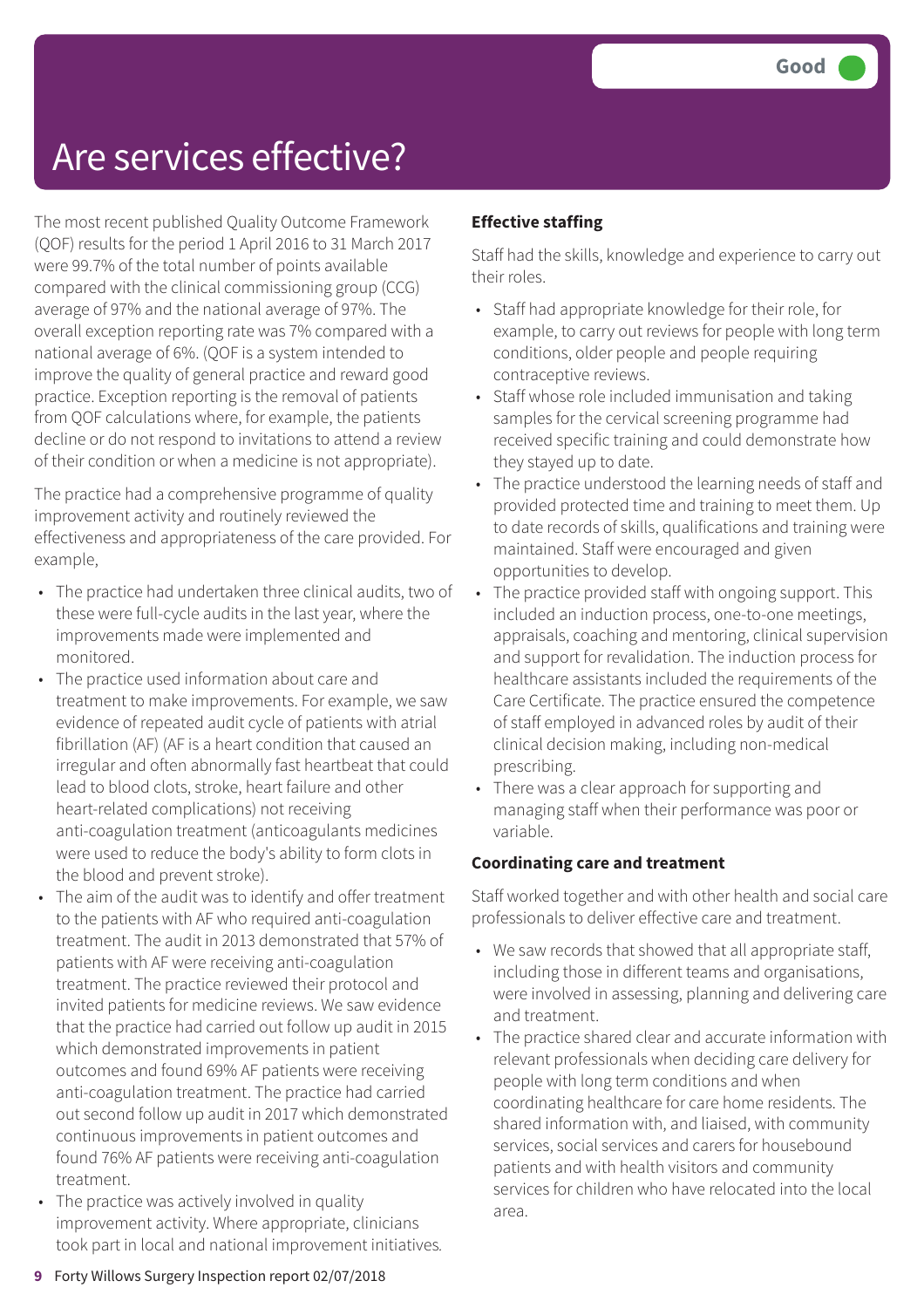- Patients received coordinated and person-centred care. This included when they moved between services, when they were referred, or after they were discharged from hospital. The practice worked with patients to develop personal care plans that were shared with relevant agencies.
- The practice ensured that end of life care was delivered in a coordinated way which took into account the needs of different patients, including those who may be vulnerable because of their circumstances.

### **Helping patients to live healthier lives**

Staff were consistent and proactive in helping patients to live healthier lives.

- The practice identified patients who may be in need of extra support and directed them to relevant services. This included patients in the last 12 months of their lives, patients at risk of developing a long-term condition and carers.
- Staff encouraged and supported patients to be involved in monitoring and managing their own health, for example through social prescribing schemes.
- Staff discussed changes to care or treatment with patients and their carers as necessary.
- The practice supported national priorities and initiatives to improve the population's health, for example, stop smoking campaigns, tackling obesity.

### **Consent to care and treatment**

The practice obtained consent to care and treatment in line with legislation and guidance.

- Clinicians understood the requirements of legislation and guidance when considering consent and decision making.
- Clinicians supported patients to make decisions. Where appropriate, they assessed and recorded a patient's mental capacity to make a decision.
- The practice monitored the process for seeking consent appropriately.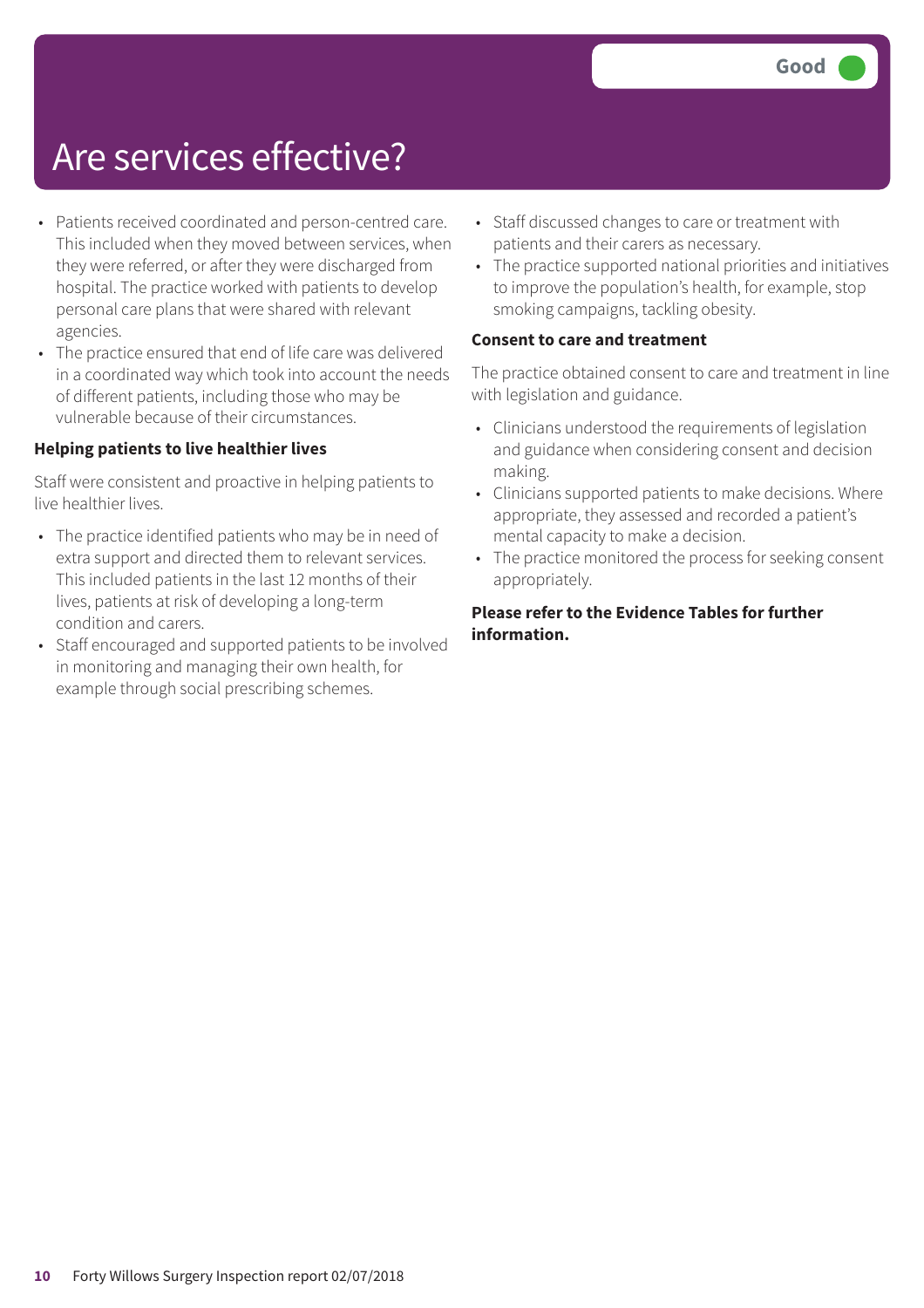# Are services caring?

### **We rated the practice as good for providing caring services.**

### **Kindness, respect and compassion**

Staff treated patients with kindness, respect and compassion.

- Feedback from patients was positive about the way staff treat people.
- Staff understood patients' personal, cultural, social and religious needs.
- The practice gave patients timely support and information.
- All of the 26 patient Care Quality Commission comment cards we received were positive about the service experienced. Four patients and a member of the patient participation group (PPG) we spoke with were also happy with the service. Patients providing positive feedback said they felt the practice offered an excellent service and staff were helpful, caring and treated them with dignity and respect.
- The practice shared the NHS friends and family test (FFT) results for last six months (covering the period October 2017 to March 2018) and 88% patients were likely or extremely likely recommending this practice.
- The provider had analysed the national GP patient survey results and developed an action plan in response to areas where improvement had been identified.

### **Involvement in decisions about care and treatment**

Staff helped patients to be involved in decisions about care and treatment. They were aware of the Accessible Information Standard (a requirement to make sure that patients and their carers can access and understand the information that they are given.)

- Staff communicated with people in a way that they could understand, for example, communication aids and easy read materials were available.
- Staff helped patients and their carers find further information and access community and advocacy services. They helped them ask questions about their care and treatment.
- The practice proactively identified carers and supported them.

### **Privacy and dignity**

The practice respected patients' privacy and dignity.

- Reception staff knew that if patients wanted to discuss sensitive issues or appeared distressed they could offer them a private room to discuss their needs.
- Staff recognised the importance of people's dignity and respect. They challenged behaviour that fell short of this.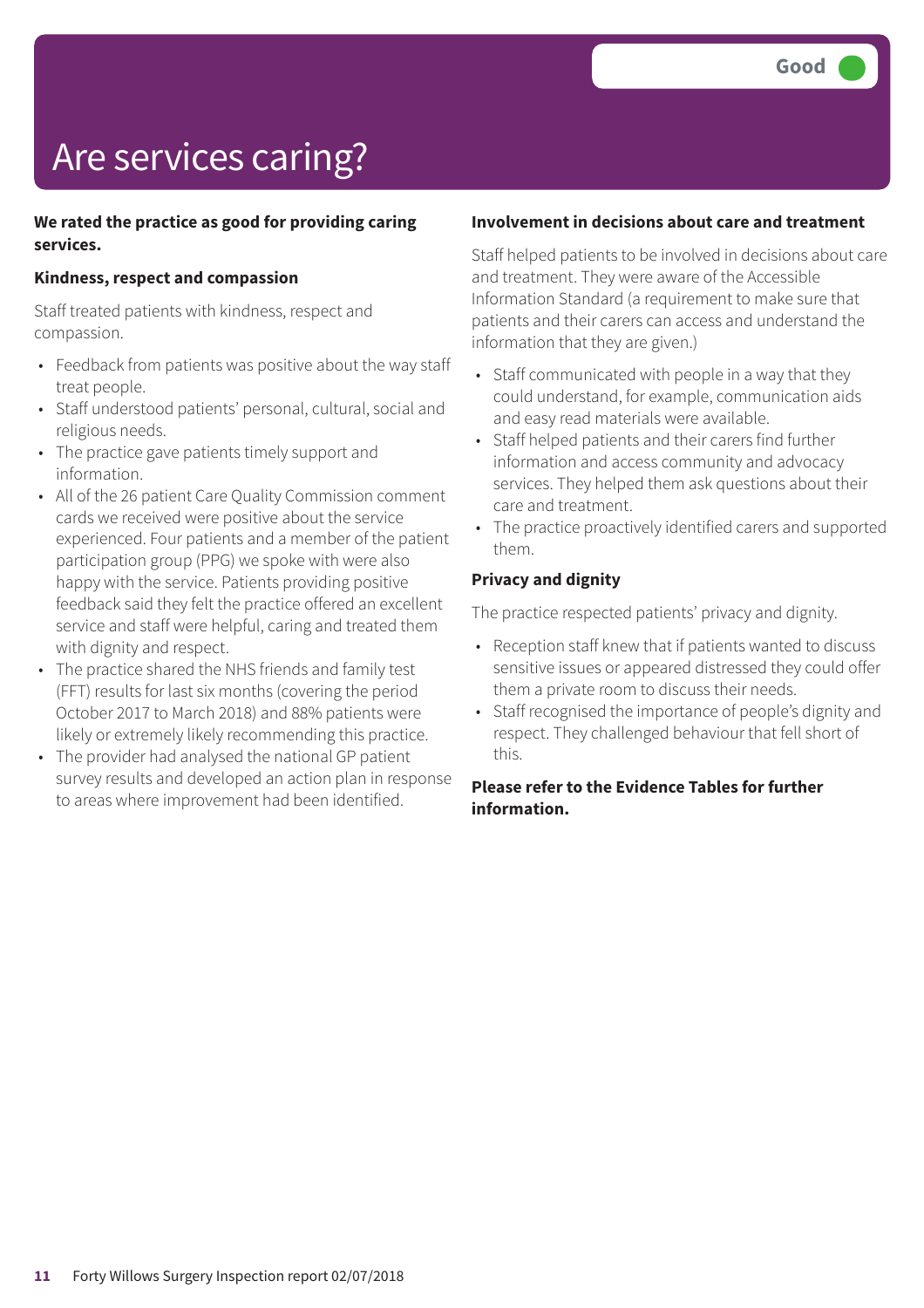# Are services responsive to people's needs?

### **We rated the practice, and all of the population groups, as good for providing responsive services.**

### **Responding to and meeting people's needs**

The practice organised and delivered services to meet patients' needs. It took account of patient needs and preferences.

- The practice understood the needs of its population and tailored services in response to those needs. For example, the practice was proactive in offering online services, which included online appointment booking; an electronic prescription service and online registration.
- The facilities and premises were appropriate for the services delivered.
- The practice made reasonable adjustments when patients found it hard to access services. For example, there were accessible facilities, which included a hearing loop, a disabled toilet and baby changing facility.
- The practice provided effective care coordination for patients who are more vulnerable or who have complex needs. They supported them to access services both within and outside the practice.
- Care and treatment for patients with multiple long-term conditions and patients approaching the end of life was coordinated with other services.
- The practice had installed a multilingual touch screen check-in facility to reduce the queue at the reception desk.
- The practice sent text message reminders of appointments and test results.
- The practice website was well designed, clear and simple to use featuring regularly updated information. The practice website included a translation facility.
- The practice installed an automatic floor mounted blood pressure monitor in the premises for patients to use independently.

Older people:

- All patients had a named GP who supported them in whatever setting they lived, whether it was at home or in a care home or supported living scheme.
- The practice was responsive to the needs of older patients, and offered home visits and urgent

appointments for those with enhanced needs. The GP and practice nurse also accommodated home visits for those who had difficulties getting to the practice due to limited local public transport availability.

- There was a medicines delivery service for housebound patients.
- An in-house phlebotomy service was offered onsite, resulting in patients who required this service not having to travel to local hospitals. Patients from other local practices were also able to book appointment for phlebotomy service at the practice.

People with long-term conditions:

- Patients with a long-term condition received an annual review to check their health and medicines needs were being appropriately met. Multiple conditions were reviewed at one appointment, and consultation times were flexible to meet each patient's specific needs.
- The practice held regular meetings with the local district nursing team to discuss and manage the needs of patients with complex medical issues.
- An electrocardiogram (ECG) service was offered onsite. An electrocardiogram (ECG) is a simple test that can be used to check heart's rhythm and electrical activity. Sensors attached to the skin are used to detect the electrical signals produced by heart each time it beats.

Families, children and young people:

- We found there were systems to identify and follow up children living in disadvantaged circumstances and who were at risk, for example, children and young people who had a high number of accident and emergency (A&E) attendances. Records we looked at confirmed this.
- All parents or guardians calling with concerns about a child under the age of 18 were offered a same day appointment when necessary.
- Female patients of child bearing age benefitted from a flexible and accessible contraceptive service. Appointments, where coils and implant devices could be fitted were available including outside of school hours.

Working age people (including those recently retired and students):

• The needs of this population group had been identified and the practice had adjusted the services it offered to ensure these were accessible, flexible and offered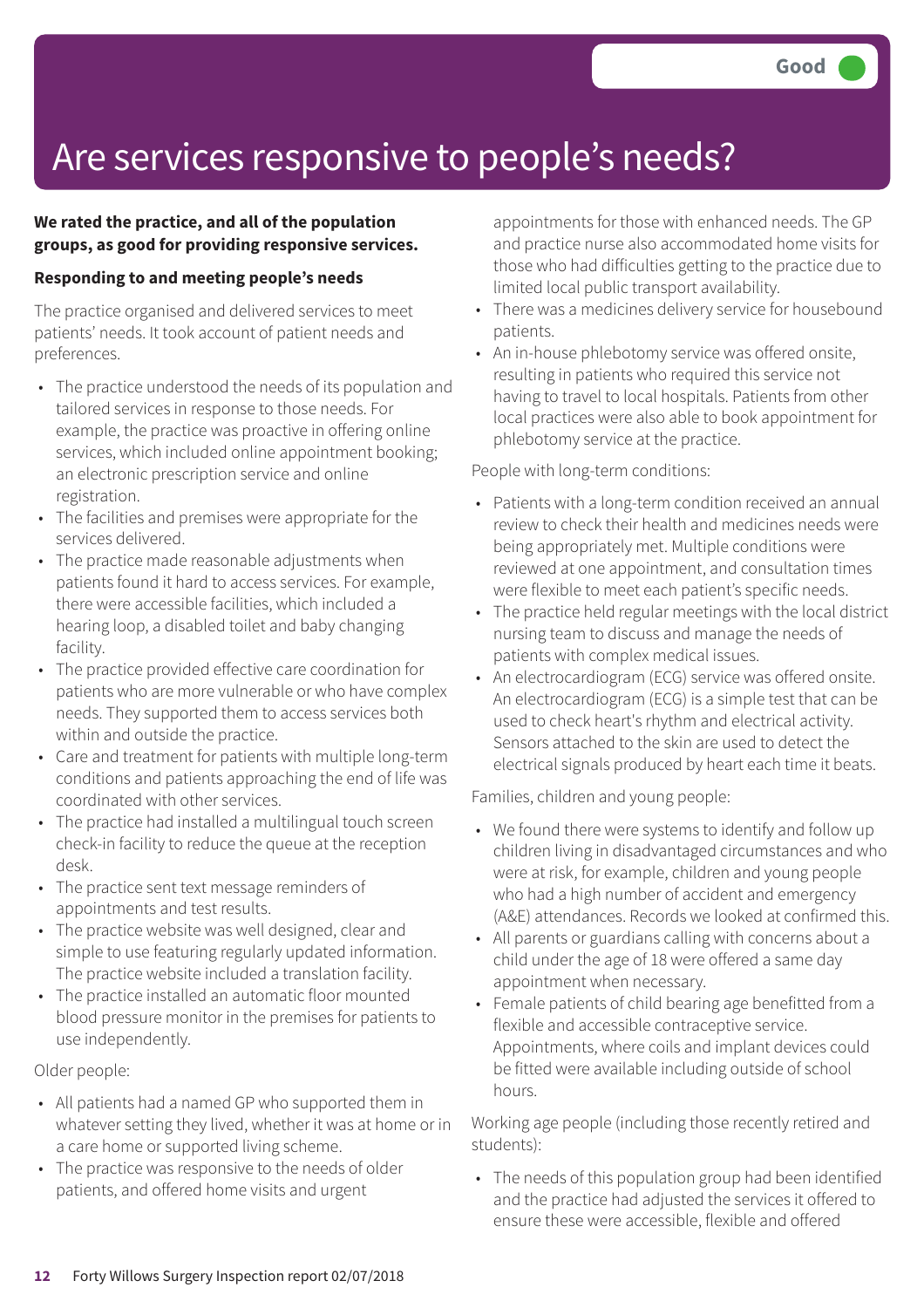# Are services responsive to people's needs?

continuity of care. For example, the practice offered extended hours on a Tuesday evening until 8pm for working patients who could not attend during normal opening hours.

• Telephone consultations were available which supported patients who were unable to attend the practice during normal working hours.

People whose circumstances make them vulnerable:

- The practice held a register of patients living in vulnerable circumstances including homeless people, travellers and those with a learning disability.
- People in vulnerable circumstances were easily able to register with the practice, including those with no fixed abode

People experiencing poor mental health (including people with dementia):

- Staff interviewed had a good understanding of how to support patients with mental health needs and those patients living with dementia.
- The practice held GP led dedicated monthly mental health and dementia clinics. Patients who failed to attend were proactively followed up by a phone call from a GP.

### **Timely access to care and treatment**

Patients were able to access care and treatment from the practice within an acceptable timescale for their needs.

- Patients had timely access to initial assessment, test results, diagnosis and treatment.
- Waiting times, delays and cancellations were minimal and managed appropriately.
- Patients with the most urgent needs had their care and treatment prioritised.
- Patients reported that the appointment system was easy to use.
- Pre-bookable appointments could be booked up to two weeks in advance.
- Results from the July 2017 annual national GP patient survey showed that patients' satisfaction with how they could access care and treatment was comparable to the local and national averages. The practice had analysed the survey results and took steps to improve the access to care and treatment.
- The practice was encouraging patients to register for online services and 36% of patients were registered to use online services.
- We checked the online appointment records and noted that the next pre-bookable appointments with GPs was available within two weeks. Urgent appointments with GPs or nurses were available the same day.
- Feedback from patients was positive and reflected that patients were satisfied with appointment booking system and were able to get appointments when they needed them. A member of the patient participation group (PPG) we spoke with was also happy with the access to the service.

### **Listening and learning from concerns and complaints**

The practice took complaints and concerns seriously and responded to them appropriately to improve the quality of care.

- Information about how to make a complaint or raise concerns was available. Staff treated patients who made complaints compassionately.
- The complaint policy and procedures were in line with recognised guidance. The practice learned lessons from individual concerns and complaints and also from analysis of trends. It acted as a result to improve the quality of care. For example, the practice informed us they had organised a customer service skills training to improve staff skills.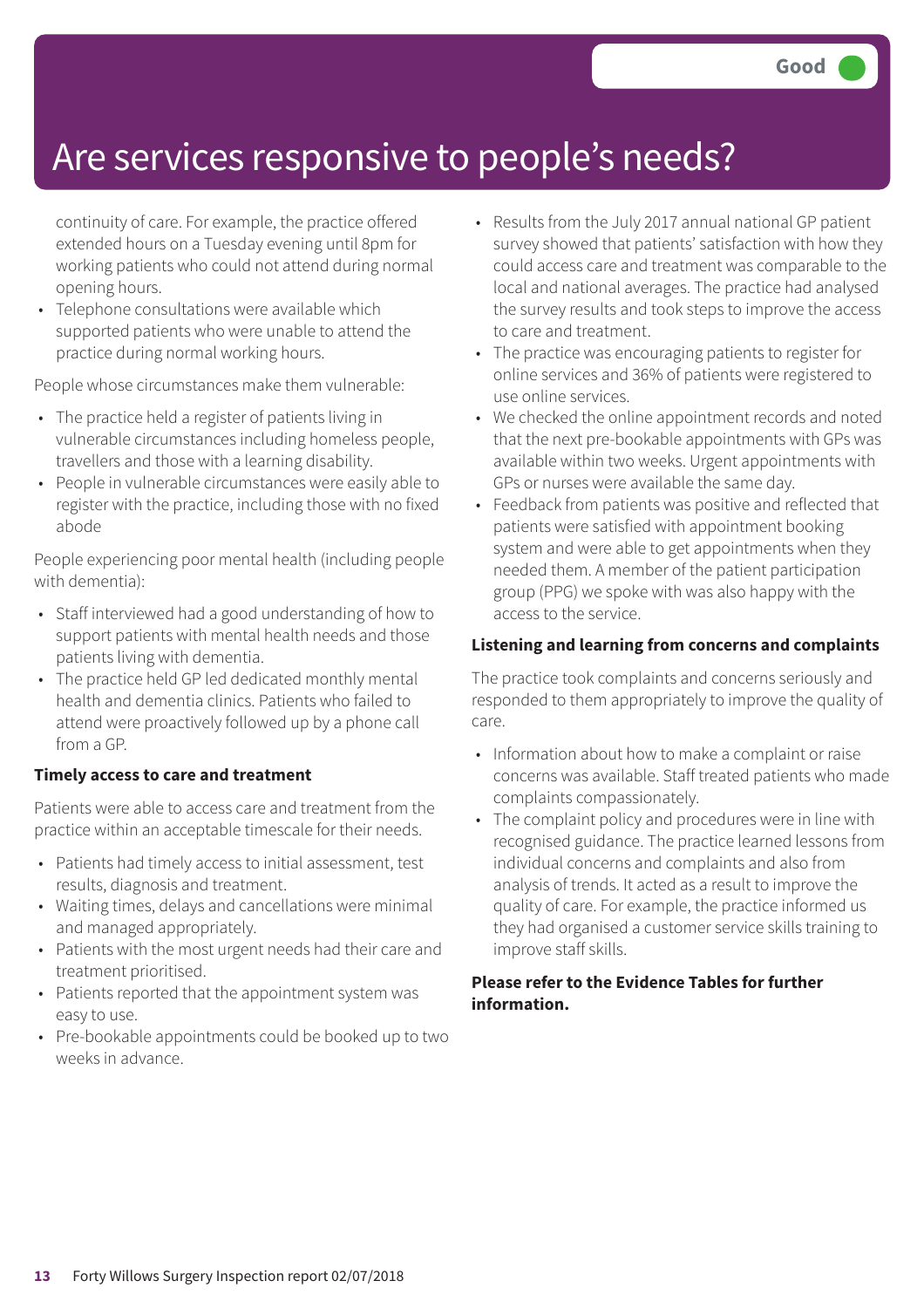# Are services well-led?

### **We rated the practice and all of the population groups as good for providing a well-led service.**

When we inspected the practice in September 2017, we rated provision of well-led service as requires improvement. Specifically, we found:

- The practice had failed to demonstrate good governance in accordance with the fundamental standards of care.
- The practice had not assured that all policies and procedures were up to date.
- The practice was unable to demonstrate that they had proactively sought feedback from staff and patients.

At this inspection in May 2018, we noted improvements had been made.

### **Leadership capacity and capability**

Leaders had the capacity and skills to deliver high-quality, sustainable care.

- Leaders were knowledgeable about issues and priorities relating to the quality and future of services. They understood the challenges and were addressing them.
- Leaders at all levels were visible and approachable. They worked closely with staff and others to make sure they prioritised compassionate and inclusive leadership.
- The practice had effective processes to develop leadership capacity and skills, including planning for the future leadership of the practice.

### **Vision and strategy**

The practice had a clear vision and credible strategy to deliver high quality, sustainable care.

- There was a clear vision and set of values. The practice had a realistic strategy and statement of purpose which reflected the vision and values. The practice developed its vision, values and strategy jointly with patients, staff and external partners.
- Staff were aware of and understood the vision, values and strategy and their role in achieving them.
- The strategy was in line with health and social priorities across the region. The practice planned its services to meet the needs of the practice population.
- The practice monitored progress against delivery of the strategy.

• The practice statement of purpose included delivering a high quality and effective care tailored to the needs of local population. This included treating patients with dignity and respect. This also included training both medical students and GP trainees to a high standard.

### **Culture**

The practice had a culture of high-quality sustainable care.

- Staff stated they felt respected, supported and valued. Staff we spoke with told us that internal communication had been improved in the last few months and they were proud to work in the practice.
- The practice focused on the needs of patients.
- Leaders acted on behaviour and performance inconsistent with the vision and values.
- Openness, honesty and transparency were demonstrated when responding to incidents and complaints. The provider was aware of and had systems to ensure compliance with the requirements of the duty of candour.
- Staff we spoke with told us they were able to raise concerns and were encouraged to do so. They had confidence that these would be addressed.
- There were processes for providing all staff with the development they need. This included appraisal and career development conversations. All staff received regular annual appraisals in the last year. Staff were supported to meet the requirements of professional revalidation where necessary.
- Clinical staff were considered valued members of the practice team. They were given protected time for professional development and evaluation of their clinical work.
- There was a strong emphasis on the safety and well-being of all staff.
- The practice actively promoted equality and diversity. Staff had received equality and diversity training. Staff felt they were treated equally.
- There were positive relationships between staff and teams.

### **Governance arrangements**

There were clear responsibilities, roles and systems of accountability to support good governance and management.

• Structures, processes and systems to support good governance and management were clearly set out,